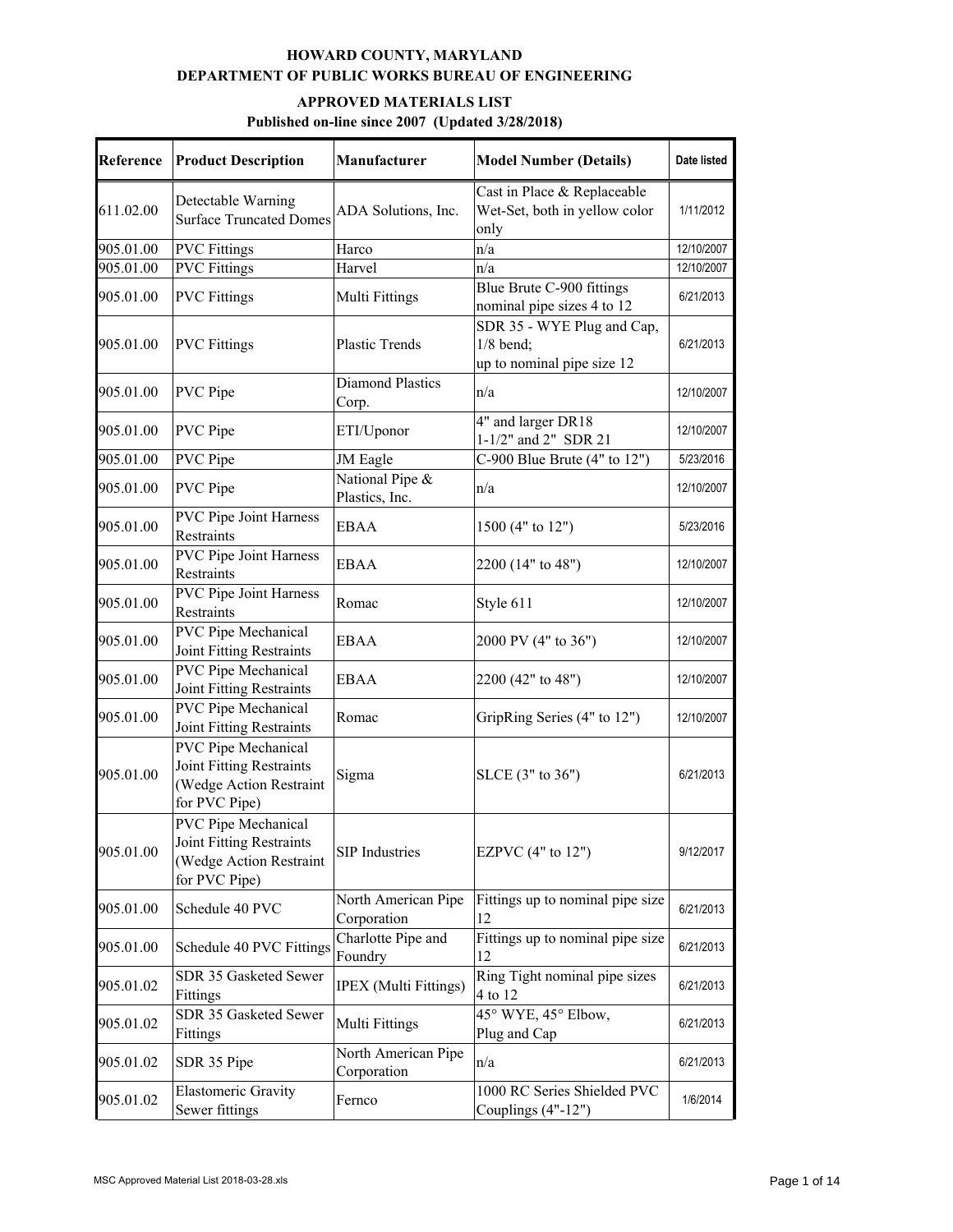| Reference | <b>Product Description</b>                                      | <b>Manufacturer</b>                                         | <b>Model Number (Details)</b>                           | Date listed |
|-----------|-----------------------------------------------------------------|-------------------------------------------------------------|---------------------------------------------------------|-------------|
| 905.01.02 | SDR 35 Gravity Sewer<br>Saddle                                  | The General<br><b>Engineering Company</b>                   | Type "PVC/U" Model "H" (6"-<br>24")                     | 1/6/2014    |
| 905.01.02 | <b>Elastomeric Gravity</b><br>Sewer fittings                    | Fernco                                                      | 1000 RC Series Shielded PVC<br>Couplings                | 1/6/2014    |
| 905.01.05 | <b>PVC</b> Pressure Pipe                                        | CertainTeed                                                 | Restrained Joint C900RJ                                 | 6/21/2013   |
| 905.01.05 | <b>Tracer Wire</b>                                              | Kris Tech Wire<br>Company                                   | n/a                                                     | 6/21/2013   |
| 905.02.00 | <b>Electrofusion Service</b><br>Saddle                          | Isco Industries                                             | Frialen Series                                          | 12/10/2007  |
| 905.02.00 | <b>Electrofusion Service</b><br>Saddle                          | Performance Pipe<br>Company                                 | n/a                                                     | 12/10/2007  |
| 905.02.00 | HDPE Pipe                                                       | <b>Isco Industries</b>                                      | n/a                                                     | 12/10/2007  |
| 905.02.00 | HDPE Pipe                                                       | Performance Pipe<br>Company                                 | Driscoplex Series 4000 (For<br>Ductile Iron Pipe Sizes) | 12/10/2007  |
| 905.02.01 | HDPE Pipe for Storm<br>Drains                                   | <b>Advanced Drainage</b><br>Systems, Inc. (ADS /<br>Hancor) | HDPE 12" - 48" diameter                                 | 12/10/2007  |
| 905.04.02 | <b>Prestressed Concrete</b><br>Cylinder Pipe (PCCP)             | Hanson Pipe and<br>Products, Inc.                           | n/a                                                     | 12/10/2007  |
| 905.04.02 | <b>Prestressed Concrete</b><br>Cylinder Pipe (PCCP)             | Price Brothers                                              | n/a                                                     | 12/10/2007  |
| 905.04.02 | <b>Prestressed Concrete</b><br>Cylinder Pipe (PCCP)             | Vianni Pipe, Inc.                                           | n/a                                                     | 12/10/2007  |
| 905.05.02 | PVC Pipe Fitting SDR35<br>Plugs 4"-12"                          | GPK Products, Inc.                                          | 112-0004-112-0012                                       | 5/23/2016   |
| 905.05.02 | PVC Pipe Fitting SDR35<br>Wyes 4-12" Main<br>w/4"branches GXGXG | GPK Products, Inc.                                          | 107-0044-107-0124                                       | 5/23/2016   |
| 905.05.02 | PVC Pipe Fitting SDR35<br>Wyes 6-12" Main<br>w/6"branches GXGXG | GPK Products, Inc.                                          | 107-0066-107-0126                                       | 5/23/2016   |
| 905.05.02 | PVC Pipe Fitting SDR35<br>Gasketed Caps 4-12"                   | GPK Products, Inc.                                          | 111-0004-111-0012                                       | 5/23/2016   |
| 905.05.02 | PVC Pipe Fitting SDR35<br>Solvent weld Caps 4-12"               | GPK Products, Inc.                                          | 211-0004-211-0012                                       | 5/23/2016   |
| 905.05.02 | PVC Pipe Fitting SDR35<br>45-4-12" GXG                          | GPK Products, Inc.                                          | 121-0004-121-0012                                       | 5/23/2016   |
| 905.05.02 | PVC Pipe Fitting SDR35<br>45-4-12" SXG                          | GPK Products, Inc.                                          | 122-0004-122-0012                                       | 5/23/2016   |
| 905.05.02 | PVC Pipe Fitting SDR35<br>90-4-12" GXG                          | GPK Products, Inc.                                          | 123-0004-123-0012                                       | 5/23/2016   |
| 905.05.02 | PVC Pipe Fitting SDR35<br>45 Long Sweep - 4"&6"<br>SXG          | GPK Products, Inc.                                          | 922-L4,922-L6                                           | 5/23/2016   |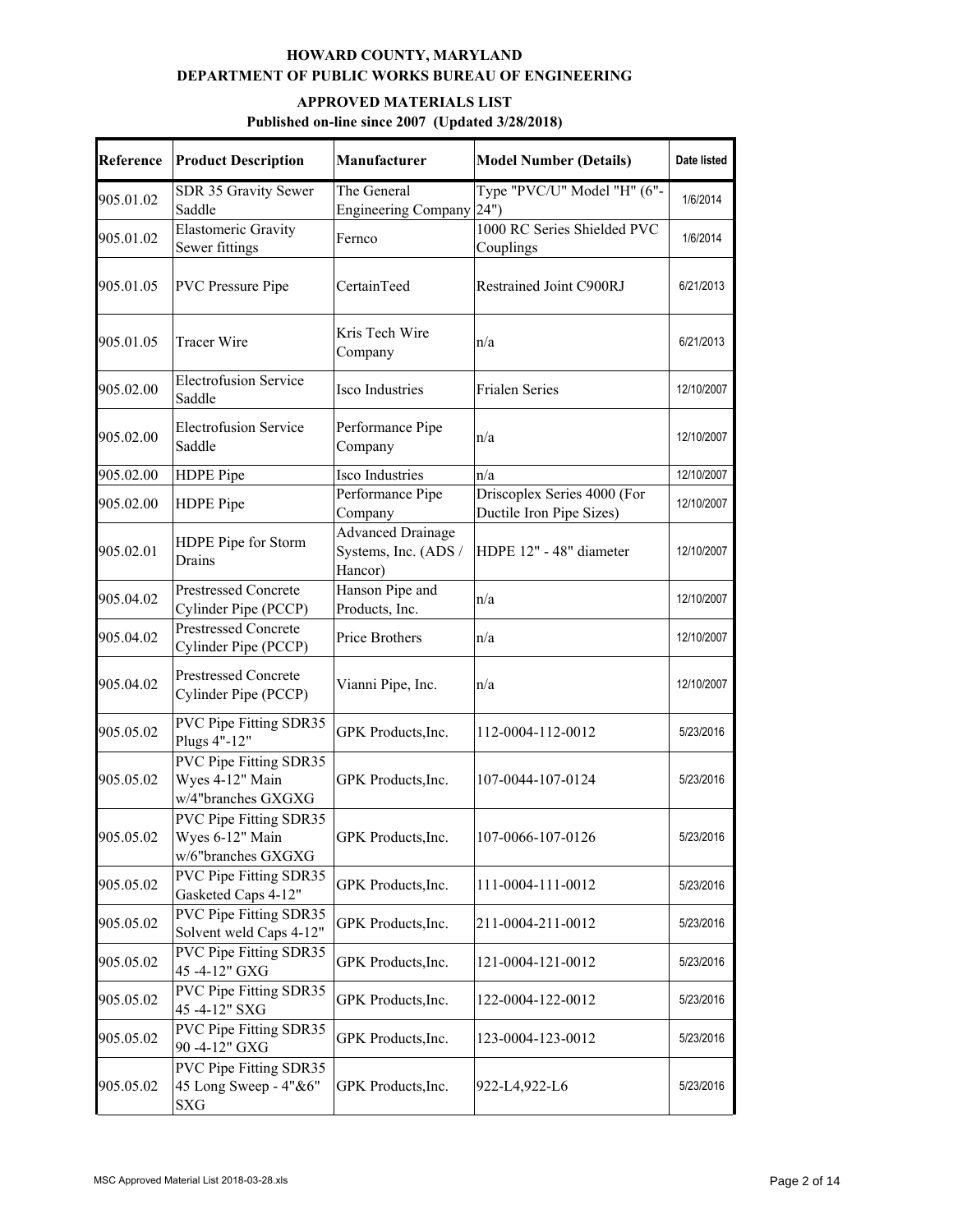| Reference              | <b>Product Description</b>                                                     | Manufacturer                       | <b>Model Number (Details)</b>                                     | Date listed |
|------------------------|--------------------------------------------------------------------------------|------------------------------------|-------------------------------------------------------------------|-------------|
| 905.05.02              | PVC Pipe Fitting SDR35<br>4X6 Reducer GXG                                      | GPK Products, Inc.                 | 109-0046                                                          | 5/23/2016   |
| 905.05.02              | PVC Pipe Fitting SDR35<br>4-12" Manhole adapters                               | GPK Products, Inc.                 | 916-0004-116-0012                                                 | 5/23/2016   |
| 905.10.00              | Ductile Iron Fittings,<br>Specialty                                            | One Bolt, Inc.                     | One Bolt Fittings                                                 | 12/10/2007  |
| 905.10.00              | <b>DIP</b>                                                                     | Atlantic<br>States/McWane Inc.     | Tyton                                                             | 6/21/2013   |
| 905.10.00              | Ductile Iron Joint<br>Restraint                                                | Ford                               | <b>UFR 1400</b>                                                   | 6/21/2013   |
| 905.10.00              | MJ Gasket                                                                      | Clow Valve Co.                     | Field Lok 4"-12" diameter DIP                                     | 12/10/2007  |
| 905.10.00              | <b>MJ</b> Pipe Adapters                                                        | <b>INFACT Corp.</b>                | Foster $(4-16)$                                                   | 12/10/2007  |
| 905.10.00<br>905.11.00 | Ductile Iron Mechanical<br>Joint Restraint                                     | EBAA Iron Inc.                     | Megalugs                                                          | 12/10/2007  |
| 905.10.00<br>905.11.00 | Ductile Iron Mechanical<br>Joint Restraint                                     | Romac                              | GripRings (4" to 12")                                             | 12/10/2007  |
| 905.10.00<br>905.11.00 | Ductile Iron Mechanical<br>Joint Restraint                                     | Smith-Blair                        | Cam-Lok                                                           | 12/10/2007  |
| 905.10.00<br>905.11.00 | Ductile Iron Mechanical<br>Joint Restraint                                     | <b>Star Pipe Products</b>          | Series 3000 retainer gland                                        | 12/10/2007  |
| 905.10.00<br>905.11.00 | Ductile Iron Mechanical<br>Joint Restraint (Wedge<br>Action Restraint for DIP) | Sigma                              | SLDE (3" to 48")                                                  | 6/21/2013   |
| 905.10.00<br>905.11.00 | Ductile Iron Pipe and<br>Fittings                                              | American Cast Iron<br>Pipe Company | n/a                                                               | 12/10/2007  |
| 905.10.00<br>905.11.00 | Ductile Iron Pipe and<br>Fittings                                              | Griffin Pipe Products<br>Company   | n/a                                                               | 12/10/2007  |
| 905.10.00<br>905.11.00 | Ductile Iron Pipe and<br>Fittings                                              | US Pipe                            | n/a                                                               | 12/10/2007  |
| 905.10.00<br>905.11.00 | Ductile Iron Push-On<br>Joint Restraint                                        | American Cast Iron<br>Pipe Company | Flex-Ring                                                         | 12/10/2007  |
| 905.10.00<br>905.11.00 | Ductile Iron Push-On<br>Joint Restraint                                        | Griffin                            | Snap-Lok                                                          | 12/10/2007  |
| 905.10.00<br>905.11.00 | Ductile Iron Push-On<br>Joint Restraint                                        | US Pipe                            | Field Lok                                                         | 12/10/2007  |
| 905.10.00<br>905.11.00 | Ductile Iron Push-On<br>Joints                                                 | American Cast Iron<br>Pipe Company | Fastite                                                           | 12/10/2007  |
| 905.10.00<br>905.11.00 | Ductile Iron Push-On<br>Joints                                                 | US Pipe                            | Tyton                                                             | 12/10/2007  |
| 905.10.00<br>905.11.00 | Ductile Iron Mechanical<br>Joint Restraint                                     | <b>Star Pipe Products</b>          | Compact Mechanical Joint                                          | 6/21/2013   |
| 905.10.00<br>905.11.00 | Ductile Iron Mechanical<br>Joint Restraint                                     | Tyler/Union                        | Compact Mechanical Joint                                          | 6/21/2013   |
| 905.11.00              | Ductile Iron Service<br>Saddle                                                 | Smith Blair                        | #313 Flexi-Coat Epoxy,<br>Ductile Iron, Double Bale (DIP<br>only) | 6/21/2013   |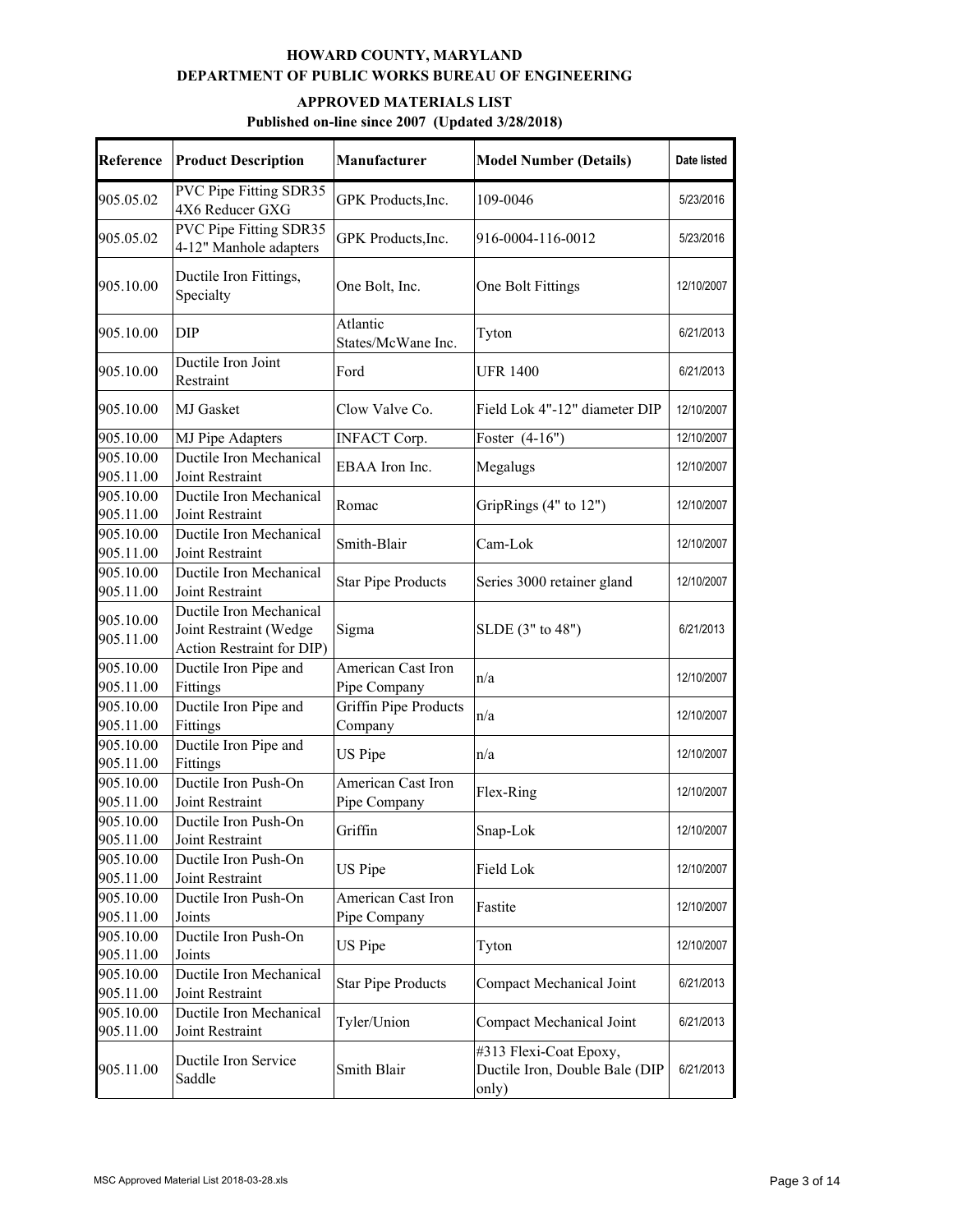| Reference             | <b>Product Description</b>                      | Manufacturer                       | <b>Model Number (Details)</b>                       | Date listed               |
|-----------------------|-------------------------------------------------|------------------------------------|-----------------------------------------------------|---------------------------|
| 905.11.00             | Specialized Pipe Lining                         | American Cast Iron<br>Pipe Company | <b>Fusion Bonded Epoxy</b>                          | 12/10/2007                |
| 905.11.00             | Specialized Pipe Lining                         | LaFarge                            | Sewper Coat                                         | 12/10/2007                |
| 905.11.00             | Specialized Pipe Lining                         | US Pipe and Foundry                | Permafuse Epoxy                                     | 12/10/2007                |
| 905.13.00             | <b>Insulated Steel Coupling</b>                 | Smith Blair                        | 416                                                 | 12/10/2007                |
| 905.13.00             | <b>Steel Coupling</b>                           | Smith Blair                        | 411                                                 | 12/10/2007                |
| 905.13.00             | <b>Steel Pipe and Fittings</b>                  | American                           | n/a                                                 | 12/10/2007                |
| 905.13.00             | Steel Pipe and Fittings                         | Northwest                          | n/a                                                 | 12/10/2007                |
| 921.00.00             | Weatherproofing Sealant                         | Tremco Incorporated                | Vulkem 116                                          | 12/10/2007                |
| 960.06.01             | <b>Wastewater Flow Meters</b>                   | Rosemount                          | 8700 Series                                         | 12/10/2007                |
| 960.06.02             | <b>Water Flow Meters</b><br>(universal Venturi) | <b>BIF</b>                         | Universal Venturi Tube                              | 12/10/2007                |
| 960.07.02             | Level Measurement<br>System                     | Milltronics                        | Hydroranger transmitter with<br>Echomax transducer  | 12/10/2007                |
| 960.08.00             | Programmable Logic<br>Controllers (PLC)         | <b>USFilter/Autocon</b>            | n/a                                                 | 12/10/2007                |
| 960.08.00             | Variable Frequency<br>Drives (VFD)              | Danfoss                            | <b>VLT</b>                                          | 12/10/2007                |
| 961.01.00             | <b>Resilient Seat Gate</b><br>Valves            | Clow                               | <b>Resilient Seat Gate Valves</b><br>$(14"$ to 36") | 12/10/2007                |
| 961.01.00             | <b>Resilient Seated Gate</b><br>Valves          | American AVK                       | Series 25 (4" to 12")<br>Series 55 (18" to 24")     | 12/10/2007                |
| 961.01.00             | <b>Resilient Seated Gate</b><br>Valves          | American Flow<br>Control           | Series 2500 (4" to 36")                             | 1/11/2012                 |
| 961.01.00             | <b>Resilient Seated Gate</b><br>Valves          | Kennedy Valve                      | Kenseal II Series (4" to 12")                       | 12/10/2007                |
| 961.01.00             | <b>Resilient Seated Gate</b><br>Valves          | M&H                                | 4067 (14" to 36")                                   | 12/10/2007                |
| 961.01.00             | <b>Resilient Seated Gate</b><br>Valves          | Mueller Company                    | A-2360 (4" to 12")<br>A-2361 (14" to 36")           | 12/10/2007                |
| 961.01.00             | <b>Resilient Seated Gate</b><br>Valves          | J&S Valve®                         | Series 6900 (4" to 36")                             | 9/12/2017                 |
| 961.02.00             | <b>Butterfly Valves</b>                         | Keystone Valve                     | Figure 47 (30" to 48")                              | 12/10/2007                |
| 961.02.00             | <b>Butterfly Valves</b>                         | M&H                                | Style 1450 (30" to 48")                             | 12/10/2007                |
| 961.02.00             | <b>Butterfly Valves</b>                         | Mueller Company                    | Lineseal III $(30"$ to $48")$                       | 12/10/2007                |
| 961.03.01             | Sewage Air Vacuum/air<br>Release valves         | Claval                             | 30 Series valves                                    | 12/10/2007                |
| 961.03.01             | Sewage Air/Vacuum and<br>Air Release Valves     | <b>APCO</b>                        | Series 400                                          | 12/10/2007<br>1/5/17 rev. |
| 961.03.01             | Sewage Air/Vacuum and<br>Air Release Valves     | ARI                                | D-025 (nylon body)<br>D-020 (stainless steel)       | 1/11/2012                 |
| 961.03.01             | Sewage Air/Vacuum and<br>Air Release Valves     | Golden Anderson                    | Figure 935                                          | 12/10/2007                |
| 961.03.02<br>$W-4.11$ | Water Air/Vacuum<br>Valves                      | <b>APCO</b>                        | Series 200A                                         | 12/10/2007<br>1/5/17 rev. |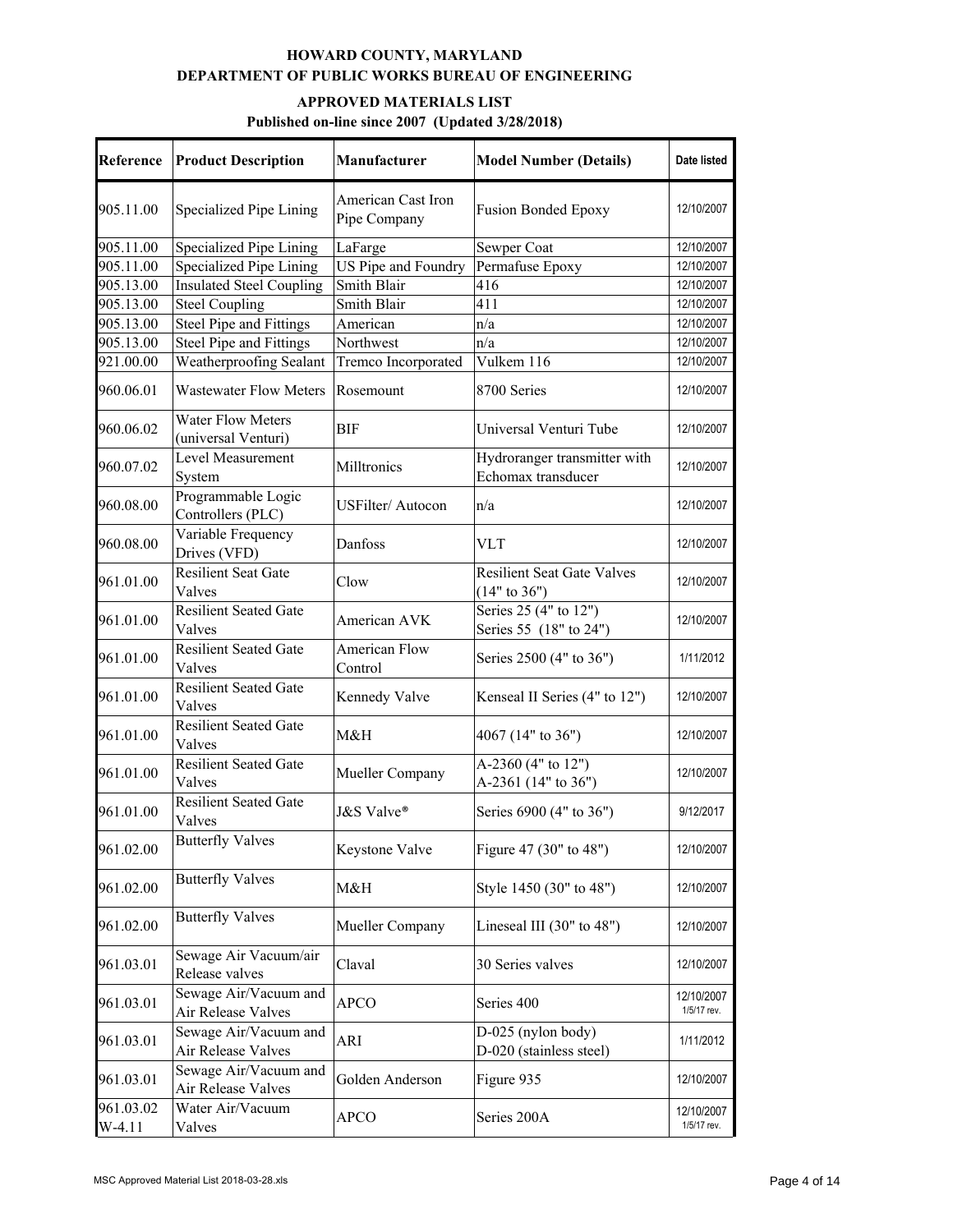| <b>Reference</b>      | <b>Product Description</b>                                  | Manufacturer                    | <b>Model Number (Details)</b>   | Date listed              |
|-----------------------|-------------------------------------------------------------|---------------------------------|---------------------------------|--------------------------|
| 961.03.02<br>$W-4.11$ | Water Air/Vacuum<br>Valves                                  | ARI                             | D-040 (Combination)             | 1/11/2012                |
| 961.03.02<br>$W-4.11$ | Water Air/Vacuum<br>Valves                                  | Claval                          | 30 Series valves                | 12/10/2007               |
| 961.03.02<br>$W-4.11$ | Water Air/Vacuum<br>Valves                                  | <b>NIBCO</b>                    | T-113-LF S-113-LF (upto 3")     | 5/23/2016<br>1/5/17 rev. |
| 961.03.02<br>$W-4.11$ | Water Air/Vacuum<br>Valves                                  | Valmatic                        | Series 100                      | 12/10/2007               |
| 961.04.00             | Pressure Reducing<br>Valves (PRV) for Water<br>Service      | Bermad                          | Series 700 (4" and larger)      | 12/10/2007               |
| 961.04.00             | Pressure Reducing<br>Valves (PRV) for Water<br>Service      | Cla-Val                         | Series 90 (4" and larger)       | 12/10/2007               |
| 961.04.00             | PRV Flow Metering<br>Option                                 | Cla-Val                         | 131-VC-3T                       | 12/10/2007               |
| 961.05.00             | Electrofusion style<br>(HDPE only)                          | <b>ISCO</b>                     | Fialen VA                       | 12/10/2007               |
| 961.05.00             | <b>Tapping Sleeves</b>                                      | Cascade                         | CST-EX                          | 12/10/2007               |
| 961.05.00             | <b>Tapping Sleeves</b>                                      | Ford Meter Box<br>Company       | FAST Style                      | 12/10/2007               |
| 961.05.00             | <b>Tapping Sleeves</b>                                      | Mueller Company                 | H-304                           | 12/10/2007               |
| 961.05.00             | <b>Tapping Sleeves</b>                                      | Romac                           | SST (DIP & PVC)<br>SST-H (HDPE) | 12/10/2007               |
| 961.05.00             | Tapping sleeves                                             | Smith Blair                     | 660 series stainless steel      | 12/10/2007               |
| 961.05.00             | <b>JCM All Stainless Steel</b><br>Tapping Sleeve, 2" to 12" | <b>JCM</b> Industries           | 452-Flange Outlet               | 3/28/2018                |
| 961.05.00             | <b>JCM All Stainless Steel</b><br>Tapping Sleeve, 2" to 12" | <b>JCM</b> Industries           | 459-Mechanical                  | 3/28/2018                |
| 961.05.00             | Valves for Tapping<br>Sleeves                               | <b>American Flow</b><br>Control | Series 2500                     | 12/10/2007               |
| 961.05.00             | Valves for Tapping<br>Sleeves                               | AVK                             | Series 25                       | 12/10/2007               |
| 961.05.00             | Valves for Tapping<br><b>Sleeves</b>                        | Kennedy Valve                   | Kenseal II Series               | 12/10/2007               |
| 961.05.00             | Valves for Tapping<br>Sleeves                               | M&H                             | 4751 (4" to 12")                | 12/10/2007               |
| 961.05.00             | Valves for Tapping<br>Sleeves                               | Mueller Company                 | T-2360 $(2"$ to $12")$          | 12/10/2007               |
| 961.05.00             | Valves for Tapping<br>Sleeves                               | US Pipe & Foundry               | Metroseal $250(4"$ to $16")$    | 12/10/2007               |
| 961.06.00             | Roadway Valve Boxes                                         | Bingham&Taylor                  | 4906, 4909-E, 4905-X            | 12/10/2007               |
| 961.06.00             | Roadway Valve boxes                                         | East Jordan Iron<br>works       | Slide Type                      | 12/10/2007               |
| 961.06.00             | Roadway Valve Boxes                                         | Mueller Company                 | H-10360                         | 12/10/2007               |
| 961.06.00             | Roadway Valve Boxes                                         | Sigma Casting                   | Slide and Screw Type            | 6/21/2013                |
| 961.06.00             | Valve Box Adaptor                                           | Adaptor, Inc.                   | Valve Box Adaptor II            | 12/10/2007               |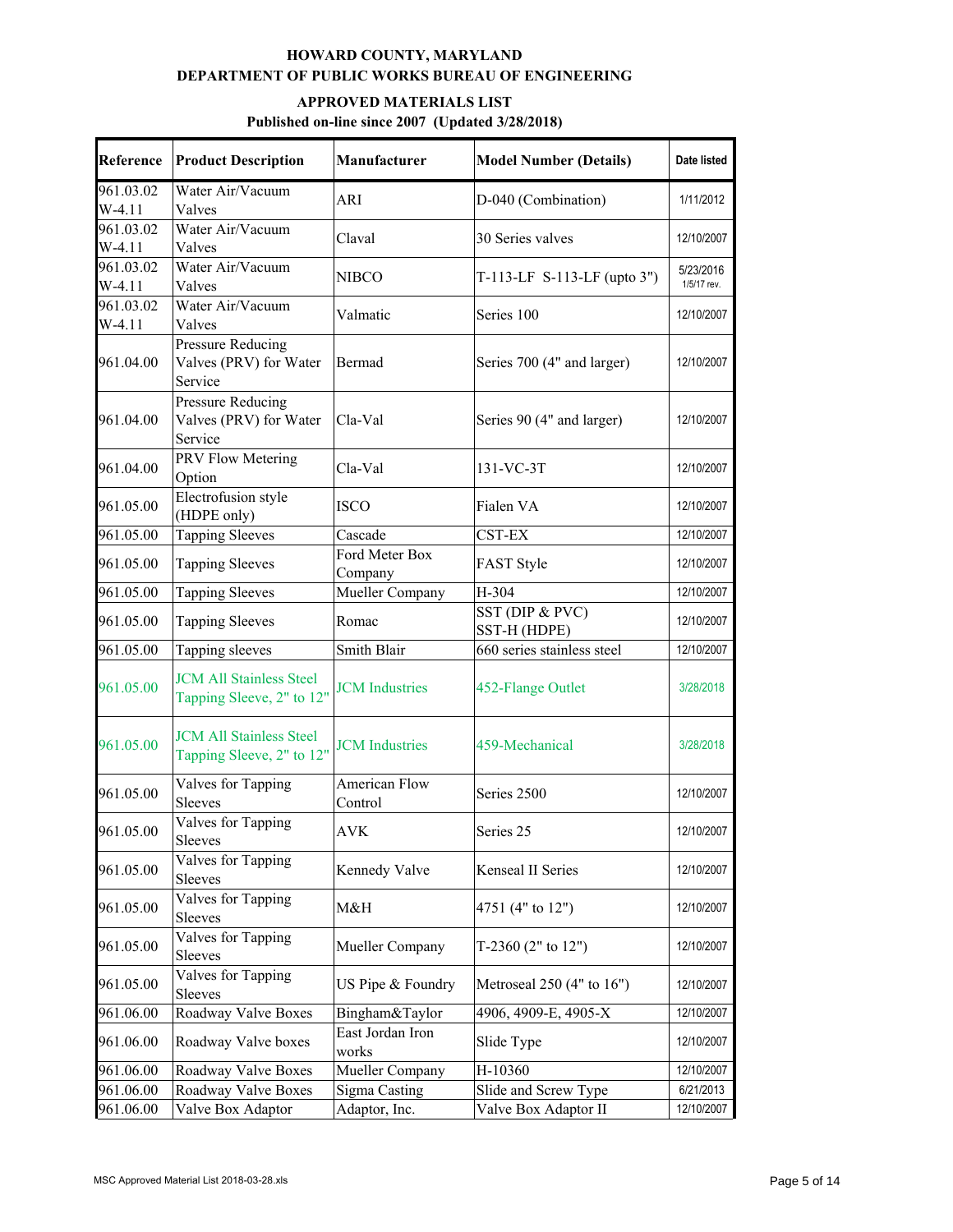| Reference | <b>Product Description</b>               | Manufacturer                       | <b>Model Number (Details)</b>                                                                | Date listed |
|-----------|------------------------------------------|------------------------------------|----------------------------------------------------------------------------------------------|-------------|
| 961.06.00 | Valve Box Adjustment<br>Risers           | Bingham & Taylor                   | Rite Hite                                                                                    | 12/10/2007  |
| 961.06.00 | Valve Box Adjustment<br>Risers           | Tyler/Union                        | #69                                                                                          | 12/10/2007  |
| 961.07(b) | Fire Hydrants (paint)                    | Duron Dura Clad<br>(finish coat)   | DTM Acrylic Coating, High<br>Gloss, Safety Orange, #95-<br>31511                             | 12/10/2007  |
| 961.07(b) | Fire Hydrants (paint)                    | Duron Dura Clad<br>(Primer)        | Terminator 2, Water base stain<br>killer, Interior/Exterior<br>Primer/sealer, White #7121811 | 12/10/2007  |
| 961.07.00 | Fire Hydrants                            | <b>American Darling</b>            | <b>B84B</b>                                                                                  | 12/10/2007  |
| 961.07.00 | Fire Hydrants                            | <b>AVK</b>                         | Series 2780                                                                                  | 12/10/2007  |
| 961.07.00 | Fire Hydrants                            | Clow                               | Medallion                                                                                    | 12/10/2007  |
| 961.07.00 | Fire Hydrants                            | Kennedy Valve                      | K81 Guardian                                                                                 | 12/10/2007  |
| 961.07.00 | Fire Hydrants                            | Mueller Company                    | Centurion                                                                                    | 12/10/2007  |
| 961.08.01 | Type K Copper Pipe                       | Cambridge - Lee<br>Industries, LLC | Type K (1/4"-2")                                                                             | 5/23/2016   |
| 961.08.01 | Type K Copper Pipe                       | Howell Metal<br>Company            | Type K (1/4"-2")                                                                             | 6/21/2013   |
| 961.08.01 | Type K Copper Pipe                       | Mueller Industries                 | Type K (1/4"-2")                                                                             | 6/21/2013   |
| 961.08.02 | Three Part Unions                        | A.Y. McDonald                      | 74758 N/L flare, or 74758Q<br>compression w/ grip ring                                       | 1/6/2014    |
| 961.08.02 | Three Part Unions                        | Ford Meter Box Co.                 | C22                                                                                          | 12/10/2007  |
| 961.08.02 | Three Part Unions                        | Mueller                            | 15400                                                                                        | 12/10/2007  |
| 961.08.03 | <b>Corporation Stops</b>                 | A.Y. McDonald                      | 74701 Ball Corp w/Flare,<br>74701BQ compression w/grip<br>ring                               | 1/6/2014    |
| 961.08.03 | <b>Corporation Stops</b>                 | Ford Meter Box Co.                 | $F-600$                                                                                      | 12/10/2007  |
| 961.08.03 | <b>Corporation Stops</b>                 | Mueller                            | B25008N Ballcorp with flare<br>end or compression w/grip ring                                | 1/6/2014    |
| 961.08.04 | Curb Stops                               | A.Y. McDonald                      | 76100 Ball Style curb stop<br>flare x flare, 76100Q<br>compression ball style w/grip         | 1/6/2014    |
| 961.08.04 | Curb Stops                               | Ford Meter Box Co.                 | <b>B22</b>                                                                                   | 12/10/2007  |
| 961.08.04 | Curb Stops                               | Mueller                            | B25209N ball style with flare<br>end or compression w/grip ring                              | 1/6/2014    |
| 961.08.05 | <b>Outside Meter Setting</b><br>Assembly | Ford                               | Double Assembly<br># B 95141-10 (contd.)<br>(Factory assembled)                              | 12/10/2007  |
| 961.08.05 | Outside Meter Settings 1"<br>and Smaller | AY MacDonald                       | 714G421wTQQ66x300<br>factory assembled                                                       | 1/6/2014    |
| 961.08.05 | Outside Meter Settings 1"<br>and Smaller | Ford                               | Y501 $(5/8")$<br>Y503 $(3/4")$<br>Y504(1")                                                   | 12/10/2007  |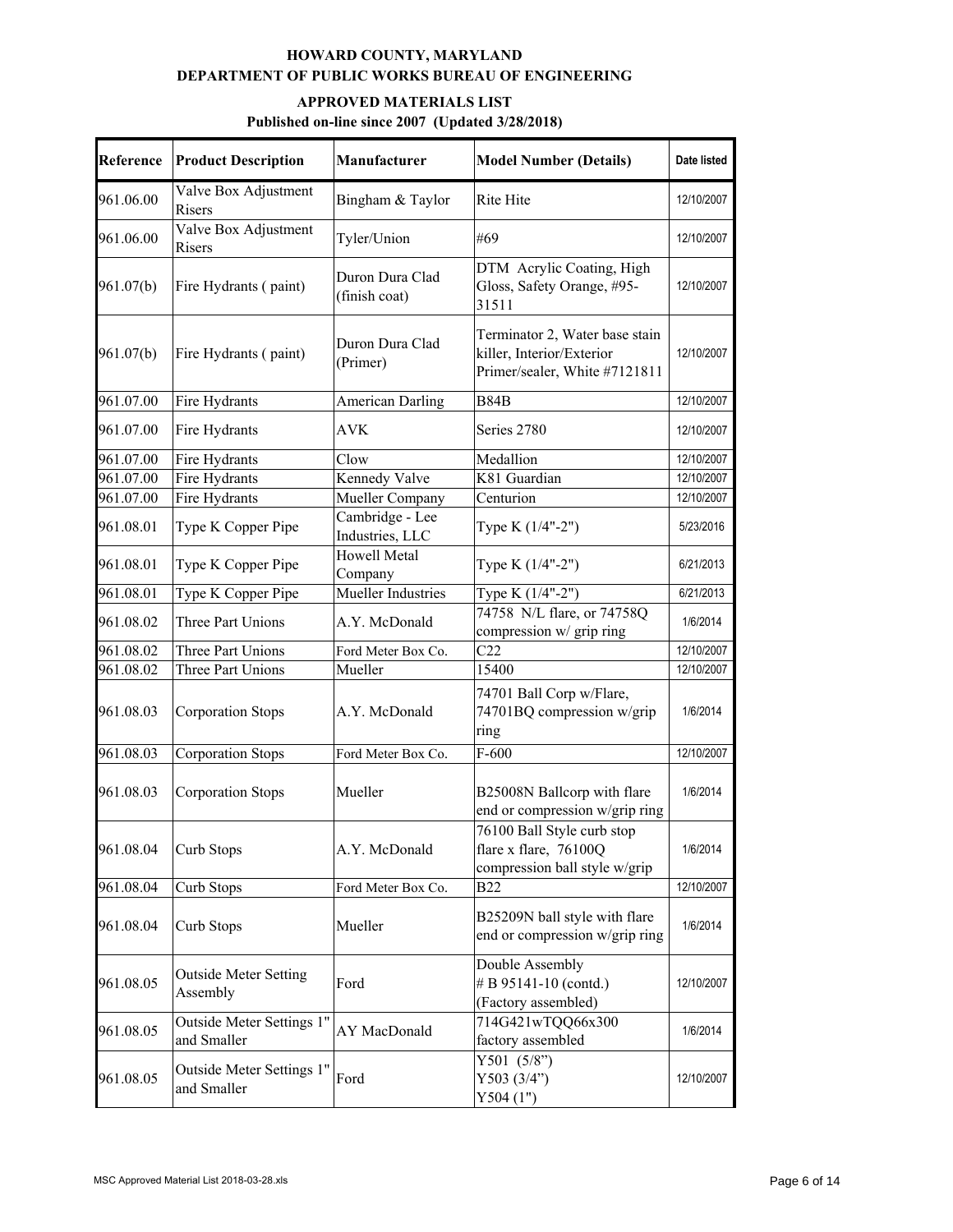| <b>Reference</b>       | <b>Product Description</b>                                                | Manufacturer                          | <b>Model Number (Details)</b>                                                                 | Date listed              |
|------------------------|---------------------------------------------------------------------------|---------------------------------------|-----------------------------------------------------------------------------------------------|--------------------------|
| 961.08.05              | Outside Meter Settings 1"<br>and Smaller                                  | Mueller                               | $H-5010(5/8")$<br>H-5030 (3/4")<br>$H-5040(1")$                                               | 12/10/2007               |
| 961.08.05              | Outside Meter Setting 1"<br>and smaller                                   | Muller                                | 013B5041----07N<br>(Factory Assembled)                                                        | 3/28/2018                |
| 961.08.06              | <b>Outside Meter Setting</b><br>Assembly<br>Twin Service assembly         | AY MacDonald                          | 714H421wTQQ66x300<br>factory assembled                                                        | 1/6/2014                 |
| 961.08.06              | <b>Outside Meter Setting</b><br>Assembly<br>Twin Service assembly         | Ford                                  | B95141-10 (double assembly)                                                                   | 12/10/2007               |
| 961.08.06              | <b>Outside Meter Setting</b><br><b>Assembly Twin Service</b><br>Assembly) | Muller                                | $013B5042---07N$<br>(Factory Assembled)                                                       | 3/28/2018                |
| 961.08.06              | <b>Twin Service</b><br>Connections                                        | Ford Meter Box Co.                    | Angle "U" branch                                                                              | 12/10/2007               |
| 961.08.07              | 3/4" and 1" Inside Meter<br>Setting                                       | Ford Meter Box                        | Copperhorn Series                                                                             | 12/10/2007               |
| 961.08.07              | 3/4" and 1" Inside Meter<br>Setting                                       | Mueller                               | H-1412                                                                                        | 12/10/2007               |
| 961.08.08              | $1\frac{1}{2}$ and 2" copper water<br>meter setting fittings              | A.Y. McDonald                         | 721R615WWFF 665 1 1/2"<br>721R715WWFF 775<br>2"<br>Factory assembled                          | 1/6/2014                 |
| 961.08.08              | $1\frac{1}{2}$ and 2" copper water<br>meter setting fittings              | Ford Meter Box Co.                    | VV76-15-HB-11-66 $(1 \frac{1}{2})$<br>VV77-15-HB-11-77 (2")                                   | 12/10/2007               |
| 961.08.08              | $1\frac{1}{2}$ and 2" copper water<br>meter setting fittings              | Mueller                               | H-1423-9900                                                                                   | 12/10/2007               |
| 961.08.09              | <b>Service Saddles</b>                                                    | Ford                                  | F202 (DIP)<br><b>FC202 (PVC)</b>                                                              | 12/10/2007               |
| 961.08.09              | Service Saddles                                                           | Mueller                               | DR2A (DIP)<br>DR2S (PVC)                                                                      | 12/10/2007               |
| 961.08.09              | Service Saddles                                                           | Romac Industries, Inc. 202NS (6"-24") |                                                                                               | 1/6/2014                 |
| 961.08.09              | Service Saddles                                                           | Smith Blair                           | 317 Series, double strap, for<br>DIP & C900 pipe<br>397 series, single strap, for<br>C900 PVC | 9/12/2017                |
| 961.08.09              | Service Saddles                                                           | A.Y. McDonald                         | 4825A epoxy coated (DIP)<br>4845A epoxy coated (PVC)                                          | 1/6/2014                 |
| 961.08.10              | Curb stop boxes                                                           | A.Y. McDonald                         | Series 5602                                                                                   | 12/10/2007               |
| 961.08.10              | Curb stop boxes                                                           | <b>Armor Access Box</b>               | Curb Service Box series (PVC)                                                                 | 12/10/2007               |
| 961.08.10<br>961.08.10 | Curb stop boxes<br>Curb stop boxes                                        | Ford<br>Ford Meter Box Co.            | Arch Base Design (Cast iron)<br>EA2 Series                                                    | 12/10/2007<br>12/10/2007 |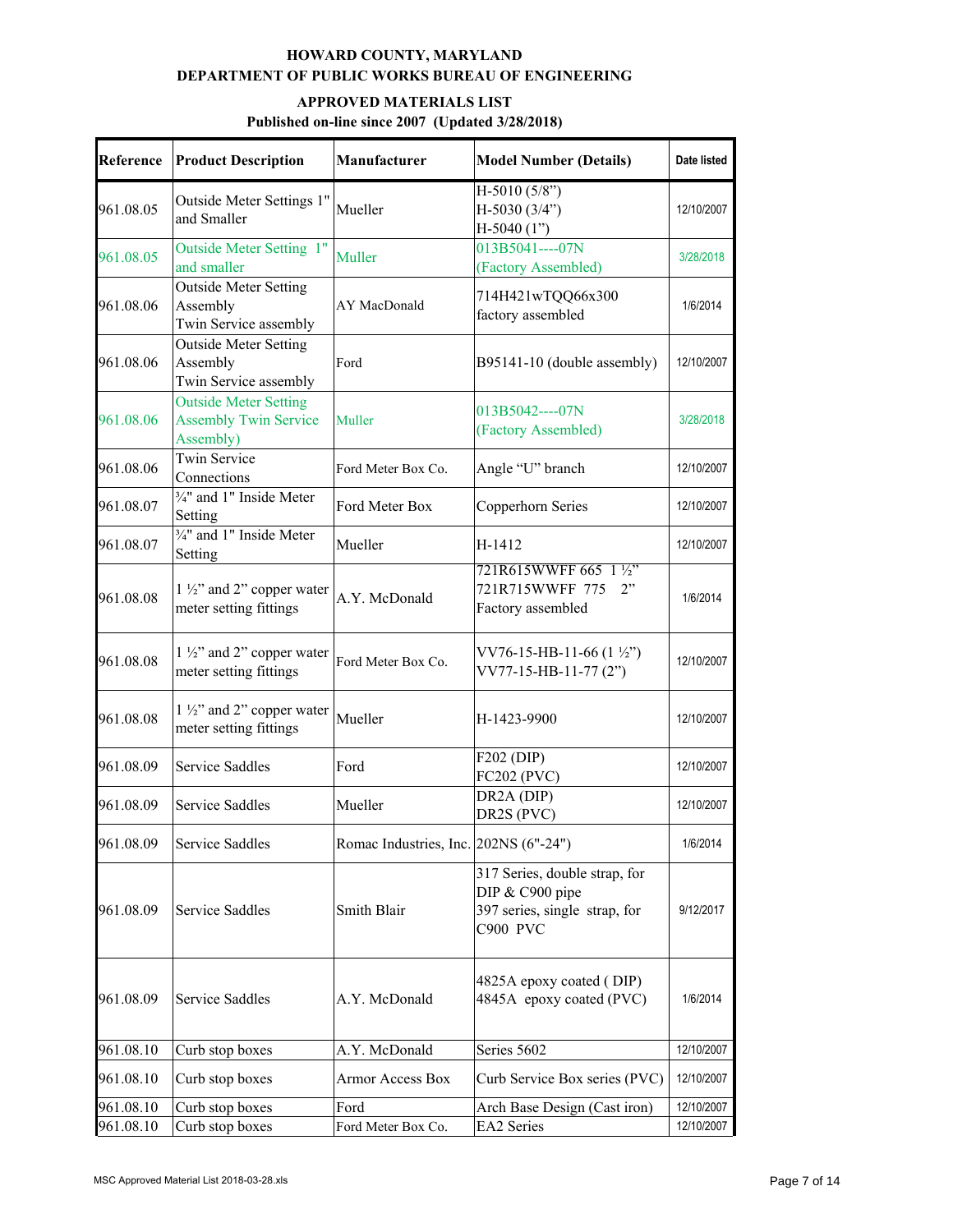| Reference | <b>Product Description</b>       | <b>Manufacturer</b>                    | <b>Model Number (Details)</b>                                                                                                                                                                                                                                                                           | Date listed |
|-----------|----------------------------------|----------------------------------------|---------------------------------------------------------------------------------------------------------------------------------------------------------------------------------------------------------------------------------------------------------------------------------------------------------|-------------|
| 961.08.10 | Curb stop boxes                  | Mueller                                | $H-10316(1")$<br>H-10336 (1 $\frac{1}{2}$ " to 2")                                                                                                                                                                                                                                                      | 12/10/2007  |
| 961.08.11 | Meter Box                        | <b>DFW Plastics</b>                    | <b>DFW-1830T</b>                                                                                                                                                                                                                                                                                        | 6/21/2013   |
| 961.08.11 | Meter Box Cover and<br>Frame     | A.Y. MacDonald                         | 75M53AT A Style 15 x 20 single<br>75M53ATT A Style 15 x 20 twin<br>74M24T monitor style 20 x 24<br>74M30T monitor style 20 x 30<br>74Mx2 ext ring 20 x 24<br>Rotational Frame and cover with<br>Locking Lid; 18 inch model number<br>74R32AC; for use with meter vaults<br>requiring grade adjustments. | 1/6/2014    |
| 961.08.11 | Meter Box Cover and<br>Frame     | Ford                                   | A53-T 15" Type A single<br>A53-TT 15" Type A twin<br>A32-T 12" Type A single                                                                                                                                                                                                                            | 1/6/2014    |
| 961.08.11 | Meter Box Cover and<br>Frame     | Vestal                                 | 32-072 RMRC-215L<br>20"x15" R&C W/SN                                                                                                                                                                                                                                                                    | 1/6/2014    |
| 961.08.11 | Meter Boxes                      | <b>Armor Access Box</b>                | Utility Meter Box series                                                                                                                                                                                                                                                                                | 12/10/2007  |
| 961.08.11 | Meter Boxes                      | <b>Carson Brooks</b><br>Plastics, Inc. | 2200 Series                                                                                                                                                                                                                                                                                             | 12/10/2007  |
| 961.08.11 | Meter Boxes                      | Ford Meter Box                         | Monitor Lid and Frame No.<br>$MC-24-TT$                                                                                                                                                                                                                                                                 | 12/10/2007  |
| 961.08.11 | Meter Boxes                      | Horne Concrete<br>Construction         | 24"X30" concrete MV<br>30"X30" concrete MV                                                                                                                                                                                                                                                              | 1/6/2014    |
| 961.08.11 | Meter Boxes                      | Rhino<br>Water Meter Boxes             | MB Series                                                                                                                                                                                                                                                                                               | 12/10/2007  |
| 961.08.11 | Meter Boxes                      | Mayer Bros., Inc                       | 24"X30" concrete MV<br>30"X30" concrete MV                                                                                                                                                                                                                                                              | 1/6/2014    |
| 961.08.11 | Meter Frame Extension<br>Rings   | A.Y. McDonald                          | 20"X24" &<br>20"X 30"                                                                                                                                                                                                                                                                                   | 1/6/2014    |
| 961.08.11 | Meter Frame Extension<br>Rings   | Bingham & Taylor                       | 20"X24" &<br>20"X 30"                                                                                                                                                                                                                                                                                   | 1/6/2014    |
| 961.08.11 | Meter Frame Extension<br>Rings   | Vestal                                 | 20"X24" &<br>20"X 30"                                                                                                                                                                                                                                                                                   | 1/6/2014    |
| 961.08.11 | Meter Boxes Frame &<br>Cover     | Bingham & Taylor                       | BTA Frames and covers for<br>12" only                                                                                                                                                                                                                                                                   | 6/21/2013   |
| 961.08.11 | Meter Boxes Frame &<br>Cover     | Capital Foundry                        | 15" Rotational                                                                                                                                                                                                                                                                                          | 6/21/2013   |
| 961.08.11 | Meter Boxes Frame &<br>Cover     | Ford                                   | A 32C                                                                                                                                                                                                                                                                                                   | 6/21/2013   |
| 961.08.12 | Meter Boxes                      | <b>DFW Plastics</b>                    | Model Number 2452030TP                                                                                                                                                                                                                                                                                  | 12/10/2007  |
| 961.09.00 | Meter Vaults                     | Clearflow                              | n/a                                                                                                                                                                                                                                                                                                     | 12/10/2007  |
| 961.09.00 | Meter Vaults                     | Smith-Midland                          | n/a                                                                                                                                                                                                                                                                                                     | 12/10/2007  |
| 961.09.00 | Meter Vaults- Flange<br>adapters | Sigma                                  | Sigma Zip Flanges, ZF2 (standard, 2"-<br>8" @ 200 psi rating/ 10"-12" @ 175<br>psi rating) series field installed<br>flange adapters for use in large water<br>meter settings.                                                                                                                          | 1/11/2012   |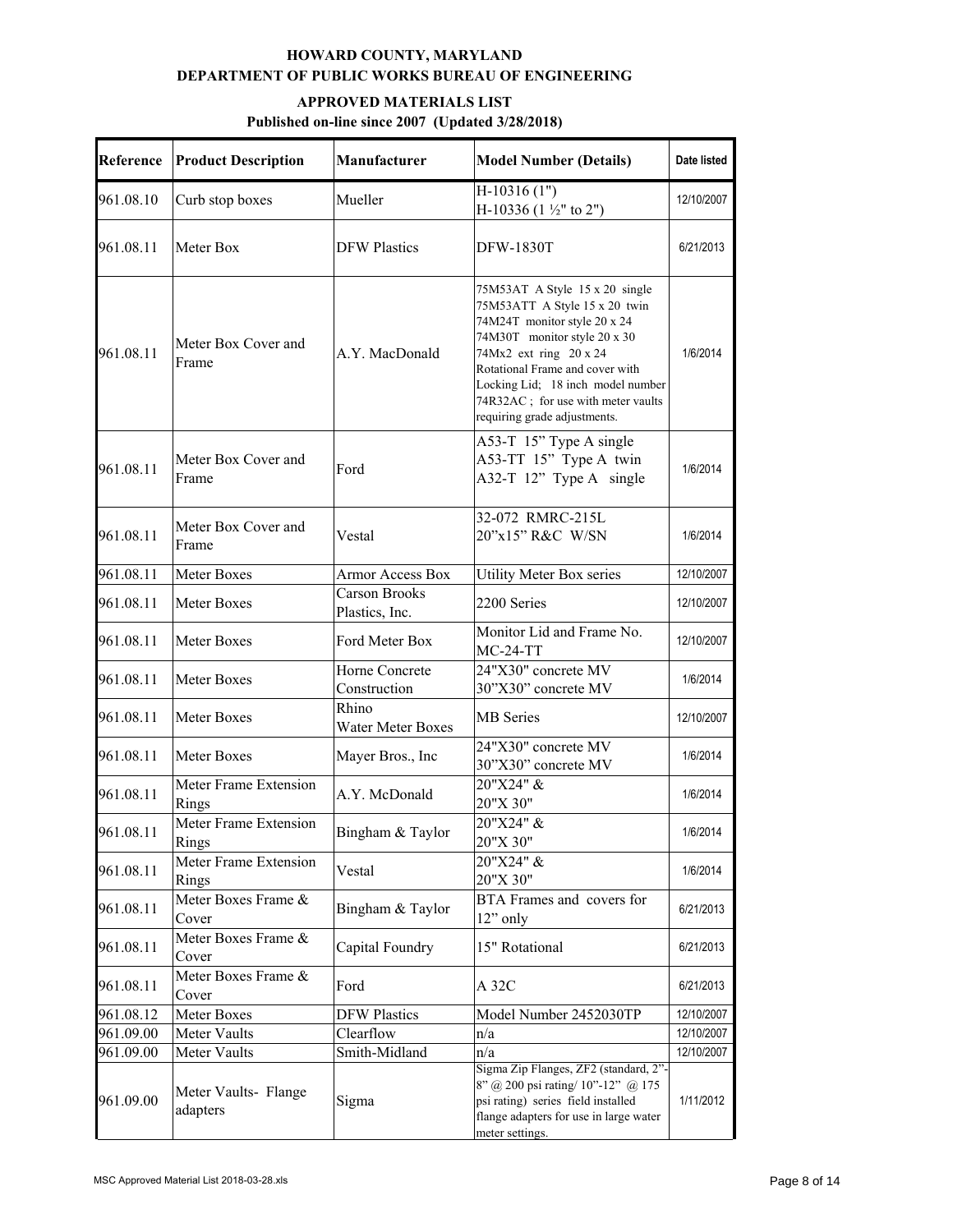| Reference | <b>Product Description</b>                                   | Manufacturer                       | <b>Model Number (Details)</b>                | Date listed |
|-----------|--------------------------------------------------------------|------------------------------------|----------------------------------------------|-------------|
| 961.09.00 | Water Meter Vaults                                           | <b>AC</b> Miller                   | Pre-Cast                                     | 12/10/2007  |
| 961.10.00 | <b>Blow-Off Hydrants</b>                                     | John C. Kupferle<br>Foundry Co.    | Eclipse No. 85                               | 12/10/2007  |
| 961.10.00 | <b>Blow-Off Hydrants</b>                                     | Mueller                            | A-408                                        | 12/10/2007  |
| 961.11.01 | <b>Grinder Pumps</b>                                         | Delta Environmental                | D Series                                     | 12/10/2007  |
| 961.11.01 | <b>Grinder Pumps</b>                                         | <b>Environment One</b>             | 2000 Series                                  | 12/10/2007  |
| 961.11.02 | <b>Union Ball Valves</b>                                     | <b>Environment One</b>             |                                              | 12/10/2007  |
| 961.11.02 | <b>Union Ball Valves</b>                                     | Mueller Industries                 | B-25000N                                     | 6/21/2013   |
| 961.11.02 | <b>Union Ball Valves</b>                                     | Vortex Pump, LLC                   | $V-1000$                                     | 12/10/2007  |
| 961.11.03 | <b>Check Valves</b>                                          | <b>Environment One</b>             |                                              | 12/10/2007  |
| 961.11.03 | <b>Check Valves</b>                                          | Flo Control, Inc.                  | 1720                                         | 12/10/2007  |
| 962.00.00 | Manhole Insert                                               | Urban Environmental<br>Products    | The Man-Pan                                  | 12/10/2007  |
| 962.01.00 | Flexible Connectors for<br>Structures, Pipes and<br>Laterals | NPC Inc.                           | Kor-N-Seal                                   | 12/10/2007  |
| 962.01.00 | Flexible Connectors for<br>Structures, Pipes and<br>Laterals | Press-Seal Gasket<br>Corporation   |                                              | 12/10/2007  |
| 962.03.00 | Sanitary Sewer Heavy<br>Traffic Manhole Frame<br>and Cover   | Capitol Foundry                    |                                              | 12/10/2007  |
| 962.03.00 | Sanitary Sewer Heavy<br>Traffic Manhole Frame<br>and Cover   | Chesapeake<br>Foundries, Inc.      | C313-365                                     | 12/10/2007  |
| 962.03.00 | Straight Wall Manhole<br>Frame and Lid                       | Chesapeake<br>Foundries, Inc.      | C313-300                                     | 12/10/2007  |
| 962.03.00 | Straight Wall Manhole<br>Frame and Lid                       | East Jordan Iron<br>Works, Inc.    | 154513                                       | 12/10/2007  |
| 962.05.00 | Concrete Manhole<br>Adjustment rings.                        | <b>Prism Precast</b><br>Products   |                                              | 12/10/2007  |
| 962.05.00 | <b>HDPE Manhole Riser</b>                                    | Ladtec, inc                        | n/a, (Conditional Approval<br>given 5/3/99.) | 12/10/2007  |
| 962.05.00 | Precast Rubber Grade<br>Rings                                | American Highway<br>Products LTD.  | n/a                                          | 12/10/2007  |
| 962.05.00 | Steel Expandable<br>Manhole Riser                            | American Highway<br>Products LTD.  | Pivoted Turnbuckle Manhole<br>Riser          | 12/10/2007  |
| 962.06.00 | Manhole Interior Liners                                      | Agru                               | Sure-Grip HDPE Liner                         | 12/10/2007  |
| 962.06.00 | Manhole Interior Liners                                      | Ameron International               | T-Lok                                        | 12/10/2007  |
| 963.02.01 | Liner Plate Tunnel                                           | American<br>Commercial             |                                              | 12/10/2007  |
| 963.02.01 | Liner Plate Tunnel                                           | Armco                              |                                              | 12/10/2007  |
| 963.02.01 | Liner Plate Tunnel                                           | <b>LTV</b> Steel                   |                                              | 12/10/2007  |
| 963.03.00 | Casing End Seals                                             | Advance Products &<br>Systems      | Model AC                                     | 12/10/2007  |
| 963.03.00 | Casing End Seals                                             | Maloney Technical<br>Products      | Multiflex                                    | 12/10/2007  |
| 963.03.00 | Casing End Seals                                             | Pipeline Seal &<br>Insulator, Inc. | Model S or C                                 | 12/10/2007  |
| 963.03.00 | Casing End Seals                                             | <b>CCI Pipeline Systems</b>        | ESW and ESC                                  | 9/12/2017   |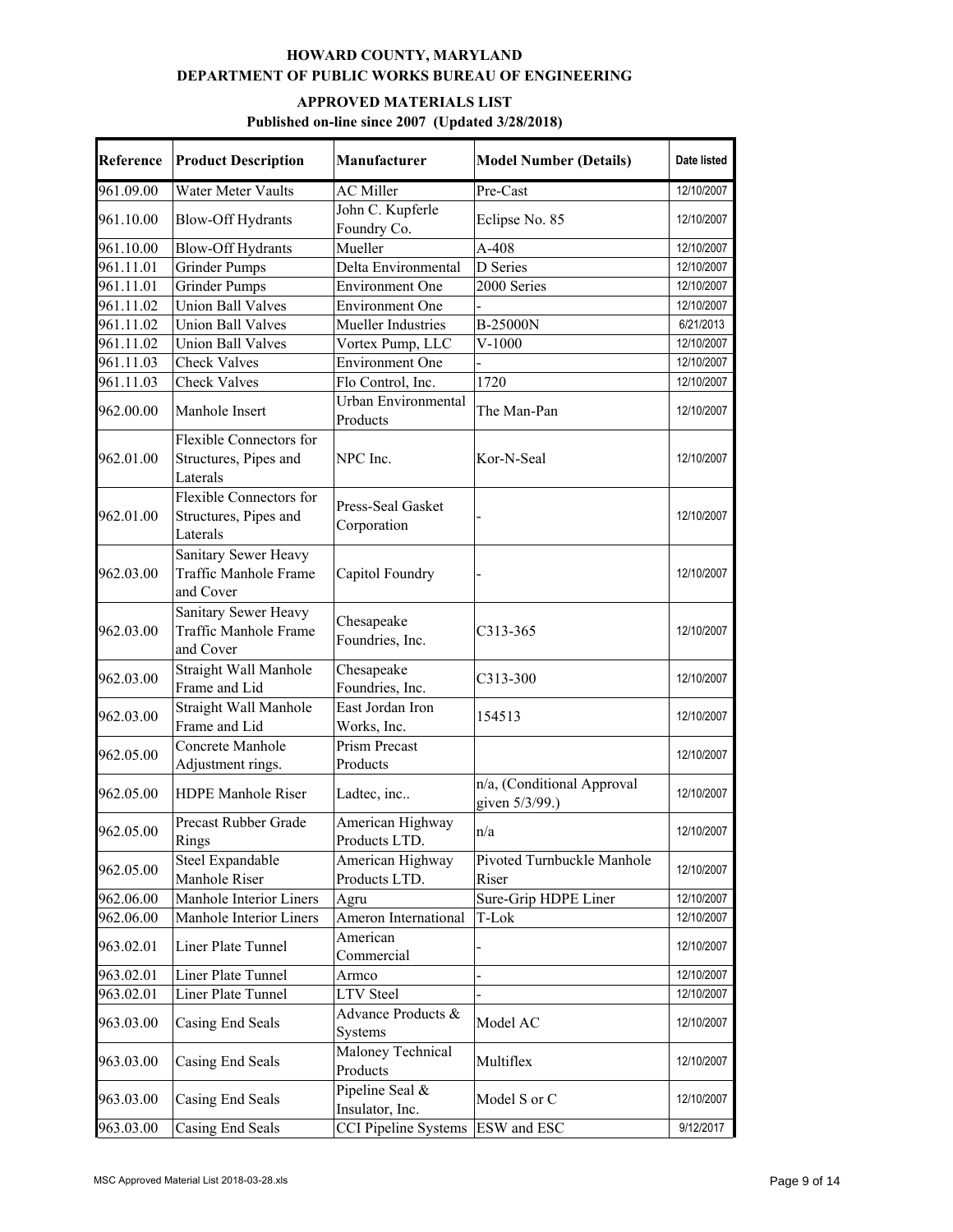| Reference | <b>Product Description</b>                                                                                                                           | Manufacturer                                  | <b>Model Number (Details)</b>                                                                  | Date listed |
|-----------|------------------------------------------------------------------------------------------------------------------------------------------------------|-----------------------------------------------|------------------------------------------------------------------------------------------------|-------------|
| 963.04.00 | Casing Spacer/Insulators                                                                                                                             | Advance Products &<br>Systems                 |                                                                                                | 12/10/2007  |
| 963.04.00 | Casing Spacer/Insulators                                                                                                                             | Cascade Waterworks<br>Manufacturing Co.       |                                                                                                | 12/10/2007  |
| 963.04.00 | Casing Spacer/Insulators                                                                                                                             | Pipeline Seal and<br>Insulator, Inc.          |                                                                                                | 12/10/2007  |
| 963.04.00 | Casing Spacer/Insulators                                                                                                                             | RACI North America,<br>Inc.                   | Varies                                                                                         | 12/10/2007  |
| 963.04.00 | Casing Spacer/Insulators                                                                                                                             | <b>CCI Pipeline Systems</b>                   | CSS8 and CSS12 (Stainless<br>Steel)                                                            | 9/12/2017   |
| 964.04.02 | Cured in place Manhole<br>Liner                                                                                                                      | Poly-Triplex<br>Technologies                  | Poly triplex Liner System                                                                      | 12/10/2007  |
| 964.04.02 | Cured in place Manhole<br>Liner                                                                                                                      | Terre Hill                                    | Multi-plex                                                                                     | 12/10/2007  |
| 964.04.02 | Spray on Epoxy Manhole<br>Liner                                                                                                                      | Raven                                         | Raven 400S                                                                                     | 12/10/2007  |
| 964.04.02 | Spray on Epoxy Manhole<br>Liner                                                                                                                      | Terre Hill                                    | Hydropoxy                                                                                      | 12/10/2007  |
| 966.01.00 | <b>Grinder Pumps</b>                                                                                                                                 | <b>Environment One</b>                        | 2000 series                                                                                    | 12/10/2007  |
| 966.01.00 | <b>Grinder Pumps</b>                                                                                                                                 | Vortex Pump, LLC                              | $V-1000$                                                                                       | 12/10/2007  |
| 966.03.02 | <b>Ball Valves</b>                                                                                                                                   | Hayward                                       | <b>Industrial Series</b>                                                                       | 12/10/2007  |
| 967.03.00 | <b>External Coating for Steel</b><br>Pipe                                                                                                            | Polyken Technologies YGIII System             |                                                                                                | 12/10/2007  |
| 967.04.00 | <b>External Coating for</b><br>Prestressed Concrete Pipe                                                                                             | Tnemec Company,<br>Inc.                       | 46H-413                                                                                        | 12/10/2007  |
| 967.07.00 | <b>External Coating for Non-</b><br>Welded Steel Pipe Joints                                                                                         | Polyken Technologies YGIII System             |                                                                                                | 12/10/2007  |
| 967.08.00 | <b>External Coating for</b><br>Welded Steel Pipe Joints                                                                                              | Polyken Technologies YGIII System             |                                                                                                | 12/10/2007  |
| 967.09.00 | Field Applied Coating for<br>Insulating Flanges,<br>Insulating Couplings,<br>Mechanical Joints, and<br><b>Insulating Corporation</b><br><b>Stops</b> | Inc.                                          | Denso Paste<br>Denso North America, Denso Profiling Mastic<br>Denso Tape<br>Denso Utility Tape | 12/10/2007  |
| 967.09.00 | Field Applied Coating for<br>Insulating Flanges,<br>Insulating Couplings,<br>Mechanical Joints, and<br><b>Insulating Corporation</b><br><b>Stops</b> | <b>Trenton Corporation</b>                    | Wax-Tape Primer<br>Fill-Putty<br>#1 Wax-Tape<br>Glas-Wrap                                      | 12/10/2007  |
| 967.10.00 | Prepackaged Magnesium<br>Anodes                                                                                                                      | <b>Stuart Steel Protection</b><br>Corporation |                                                                                                | 12/10/2007  |
| 967.11.00 | Magnesium Ribbon<br>Anodes                                                                                                                           | Dow Magnesium                                 |                                                                                                | 12/10/2007  |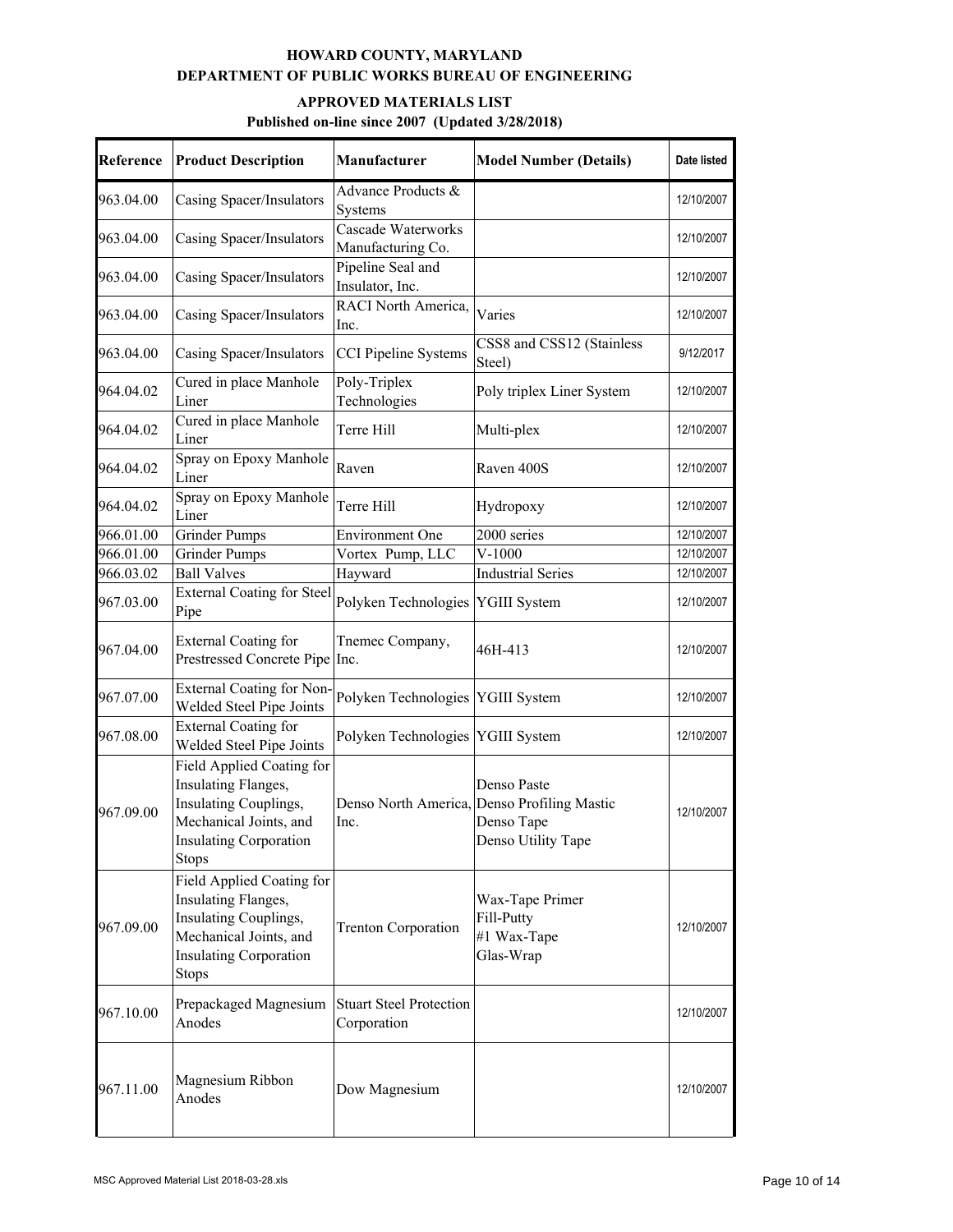| Reference                 | <b>Product Description</b>                                    | <b>Manufacturer</b>                           | <b>Model Number (Details)</b>                                                                 | Date listed |
|---------------------------|---------------------------------------------------------------|-----------------------------------------------|-----------------------------------------------------------------------------------------------|-------------|
| 967.12.00                 | Prepackaged Zinc<br>Anodes                                    | <b>Stuart Steel Protection</b><br>Corporation |                                                                                               | 12/10/2007  |
| 967.13.00                 | Zinc Ribbon Anodes                                            | The Platt Brothers &<br>Company               |                                                                                               | 12/10/2007  |
| 967.14.00                 | <b>Test Stations</b>                                          | CP Test Services, Inc.                        | $NM-7$                                                                                        | 12/10/2007  |
| 967.17.00                 | <b>Current Measuring Shunt</b>                                | <b>Cott Manufacturing</b><br>Company          | Yellow                                                                                        | 12/10/2007  |
| 967.18.00                 | <b>Compression Connectors</b>                                 | <b>Burndy Corporation</b>                     | YC-C                                                                                          | 12/10/2007  |
| 967.19.00                 | <b>Electrical Tape</b>                                        | 3M Company                                    | Scotch 88 Vinyl Tape<br>Scotch C130 Rubber Tape                                               | 12/10/2007  |
| 967.20.00                 | Copper/Copper Sulfate<br>Reference Electrode                  | Electrochemical<br>Devices, Inc.              | UL-CUG-SW                                                                                     | 12/10/2007  |
| 967.21.00                 | Silver/Silver Chloride<br>Reference Electrode                 | Electrochemical<br>Devices, Inc.              | UL-AGG-SW                                                                                     | 12/10/2007  |
| 967.24.00                 | Thermite Weld<br>Equipment                                    | Erico, Inc.                                   |                                                                                               | 12/10/2007  |
| 967.25.00                 | Coating for Thermite<br>Welds to Prestressed<br>Concrete Pipe | Royston Laboratories<br>Division              | Roskote R28                                                                                   | 12/10/2007  |
| 967.25.00                 | Coating for Thermite<br>Welds to Steel and<br>Ductile Iron    | Royston Laboratories<br>Division              | Handy-Cap<br>747 Primer                                                                       | 12/10/2007  |
| 967.26.00                 | <b>Insulating Flanges</b>                                     | Advance Products &<br>Systems, Inc.           | Trojan                                                                                        | 12/10/2007  |
| 967.27.00                 | <b>Insulating Couplings</b>                                   | <b>Dresser Industries</b>                     | Style 39 Insulating Coupling                                                                  | 12/10/2007  |
| 967.28.00                 | <b>Insulating Corporation</b><br><b>Stops</b>                 | Mueller Company                               | 300 Corporation Ball Valve                                                                    | 12/10/2007  |
| 967.29.00                 | Mastic                                                        | Royston Laboratories<br>Division              | Roskote R28                                                                                   | 12/10/2007  |
| 967.30.00                 | Linked Rubber Seal                                            | Thunderline<br>Corporation                    | Link Seals                                                                                    | 12/10/2007  |
| 967.31.00                 | <b>Insulated Casing Spacers</b>                               | Advance Products &<br>Systems, Inc.           | SSI                                                                                           | 12/10/2007  |
| 967.31.00                 | Separator Mesh                                                | <b>Stuart Steel Protection</b><br>Corporation | Diamond Rockstop                                                                              | 12/10/2007  |
| 1009.03.02                | Sewer Cleanout                                                | Horne Concrete<br>Construction                | Cleanout Block                                                                                | 6/21/2013   |
| 1009.03.02                | Sewer Clean-outs                                              | Prism Precast<br>Products                     |                                                                                               | 12/10/2007  |
| Storm<br>Drain<br>Details | Curved Vane Inlets<br>Grates                                  | Neenah Foundry<br>Company                     | (1998, County limited grate use<br>substitution for new and<br>existing grates in WR inlets.) | 12/10/2007  |
| Storm<br>Drain<br>Details | 'S' Cast Iron Vane Grates                                     | East Jordan Iron<br>Works, Inc.               |                                                                                               | 12/10/2007  |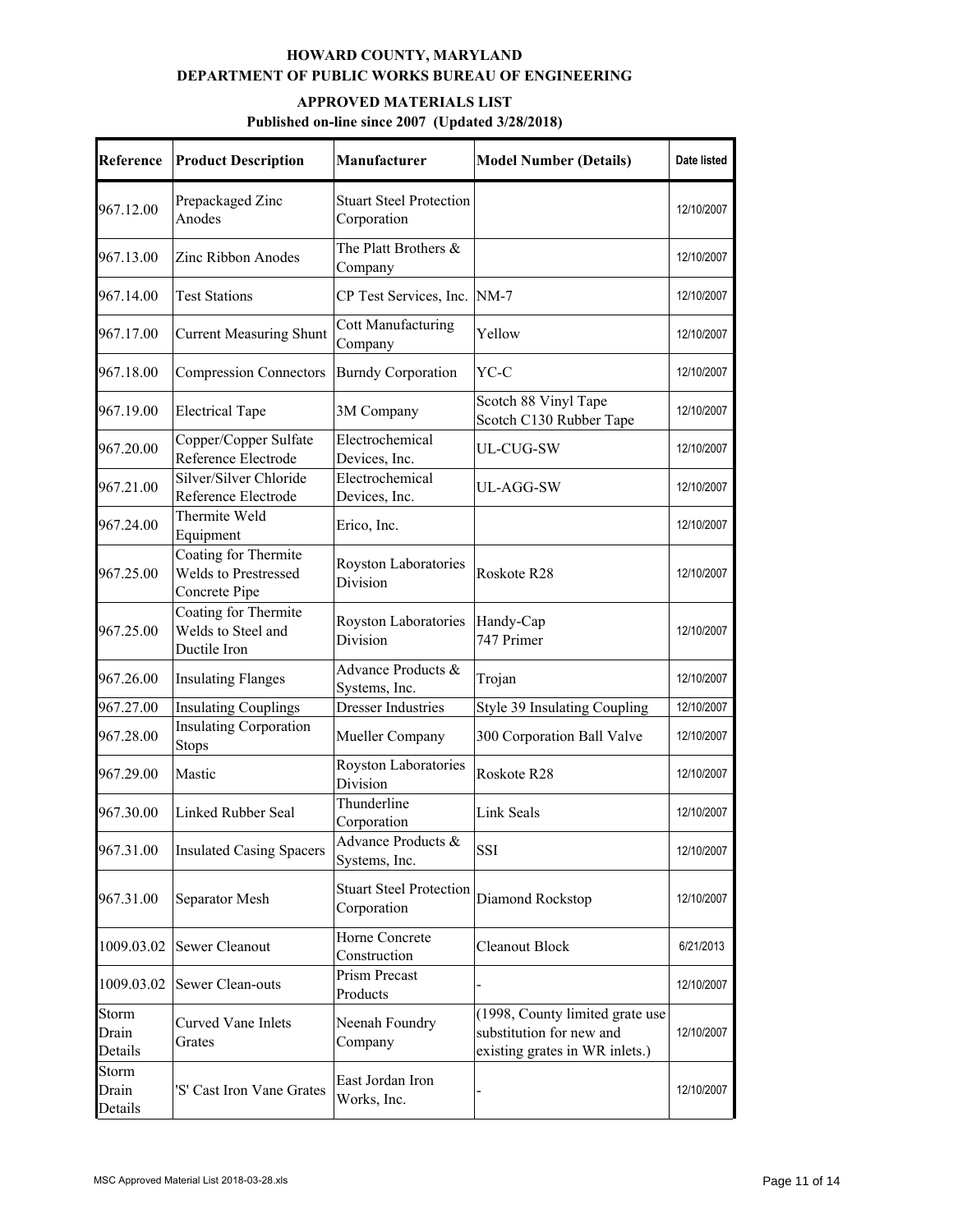| Reference | <b>Product Description</b>                    | Manufacturer       | <b>Model Number (Details)</b> | Date listed |
|-----------|-----------------------------------------------|--------------------|-------------------------------|-------------|
|           | Dry Pit Submersible<br>Pumps                  | Fairbanks Morse    | 2430WD<br>5430WD              | 12/10/2007  |
|           | Dry Pit Submersible<br>Pumps                  | Flowserve          | <b>MSX</b>                    | 12/10/2007  |
|           | Dry Pit Submersible<br>Pumps                  | Flygt              | T Series                      | 12/10/2007  |
|           | Dry Pit Submersible<br>Pumps                  | <b>KSB</b>         | <b>Sewatec Series</b>         | 12/10/2007  |
|           | Flowmeters                                    | ABB                | MagMaster                     | 12/10/2007  |
|           | Flowmeters                                    | Krohne             | Aquaflux                      | 12/10/2007  |
|           | Pump Check Service<br>Valve                   | Bermad             | 700 Series                    | 12/10/2007  |
|           | Pump Check Service<br>Valve                   | Claval             | 60 series                     | 12/10/2007  |
|           | <b>Suction Lift Pumps</b>                     | Gorman Rupp        | Super T series                | 12/10/2007  |
|           | <b>Suction Lift Pumps</b>                     | Smith & Loveless   | #501 MG                       | 12/10/2007  |
|           | Swing Check Valve                             | M&H Valve Co.      | Figure 159                    | 12/10/2007  |
|           | Swing Check Valve                             | Valmatic           | Flex Swing #508A              | 12/10/2007  |
|           | <b>Water Pumps</b><br>(horizontal split case) | <b>Gould Pumps</b> | 3400 Series                   | 12/10/2007  |
|           | Water Pumps (Split Case) Fairbanks Morse      |                    | 2800<br>5800                  | 12/10/2007  |
|           | Water Pumps (Split Case) Flowserve            |                    | LN<br><b>LNN</b>              | 12/10/2007  |
|           | Water Pumps (Split Case) Patterson            |                    | Horizontal Split-Case         | 12/10/2007  |
|           | Wet Well Submersible<br>Pumps                 | Fairbanks Morse    | 2430M&W<br>5430M&W            | 12/10/2007  |
|           | Wet Well Submersible<br>Pumps                 | Flowserve          | <b>MSX</b>                    | 12/10/2007  |
|           | Wet well Submersible<br>Pumps                 | Flygt              | 3000 series                   | 12/10/2007  |
|           | Wet well Submersible<br>Pumps                 | <b>KSB</b>         | <b>KRT</b>                    | 12/10/2007  |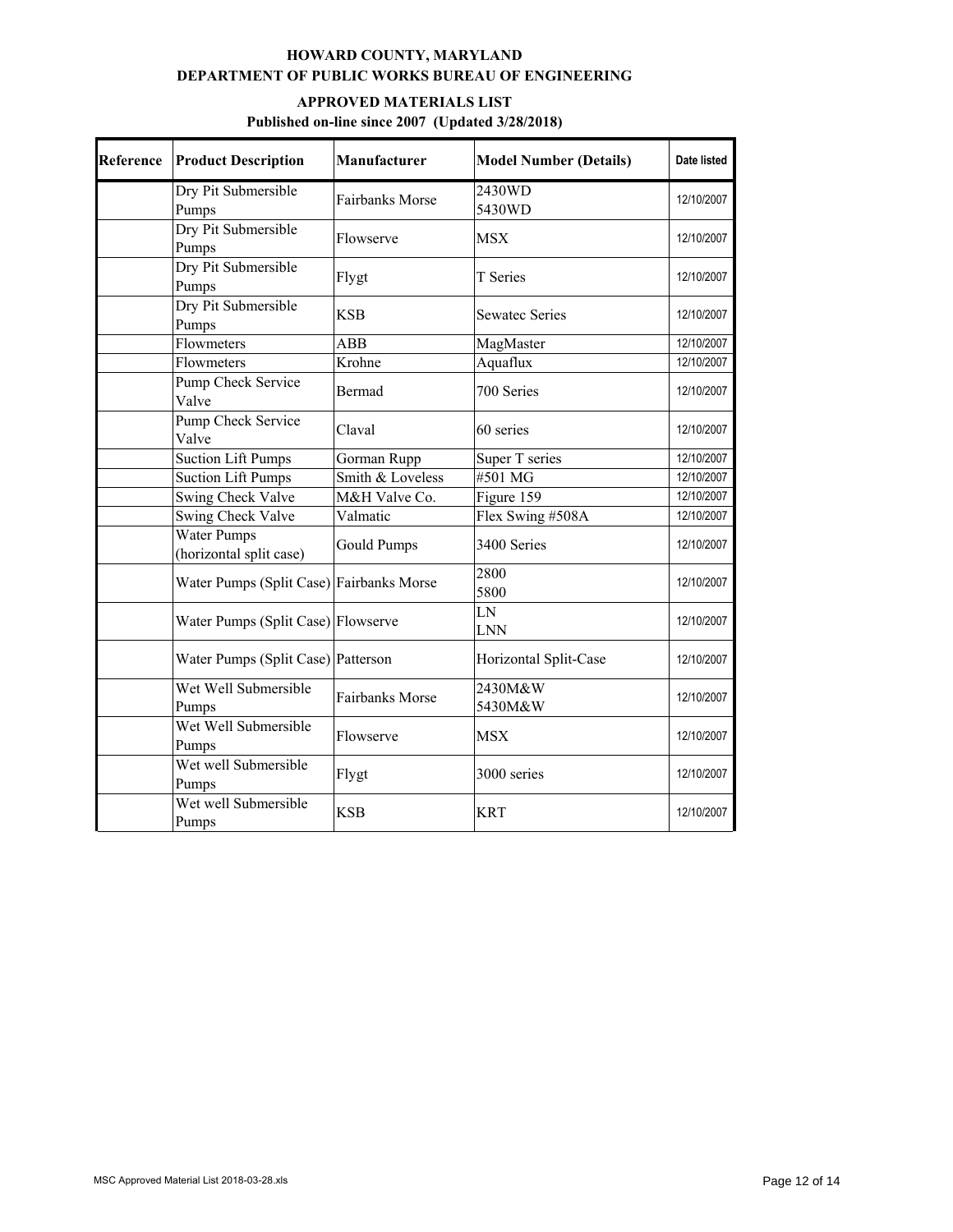# HOWARD COUNTY DEPARTMENT OF PUBLIC WORKS

Columbia, Maryland 21045



Thomas E. Butler, P.E., Deputy Director of Public Works Engineering, Development and Construction www.howardcountymd.gov

9250 Bendix Road

410-313-2414

FAX 410-313-6144 TDD 410-313-2323

# **Material Selection Committee Submittal and Review Process May 23, 2016**

 The Approved Materials List exists to expedite construction in Howard County by identifying the products that are approved for use on site construction projects throughout the County. The Approved Materials List is not intended to be an exhaustive list of all materials acceptable for use in road, utility, and storm water management new construction. Vendors and manufacturers are added to the List after their petition is reviewed and approved by the Material Selection Committee. Construction materials that are included on the list are for use throughout the Howard County. Construction materials with limited applications or conditional approval are more appropriately approved on a case-by-case basis per project. The Project Manager presides over such approvals on a given Capital Project. Developer Projects may seek a Waiver of Design Standards through the Department of Planning and Zoning during the design review process. Products designed for installation by maintenance crews instead of new construction should be directed to the Bureau of Utilities or the Bureau of Highways as appropriate.

Please send all petitions and samples for the Material Selection Committee review/approval to:

Material Selection Committee Chairman John Seefried P.E. – Chief, Construction Inspection Division 9250 Bendix Road Columbia, MD 21045

The Chairman of the Material Selection Committee reviews the submittals for completeness and distributes the materials for consideration by the appropriate Public Works Staff. The Material Selection Committee convenes as work schedules allow. The Committee will approve, deny or table the petitions. A written response will be provided to the applicant from the Committee Chairman. Petitions for inclusion on the List shall be as described below.

Petitions shall include seven hardcopies of:

A) A concise description of the material along with the manufacture's specifications, photographs or sketches of the material, and the installation procedures. Where multiple materials are shown on various literature, please highlight the material pertaining to the specific submittal.

B) Show the reference, description, manufacturer, and model number as you desire it to be shown on the Approved Materials List. The last page of the current approved list is left blank for your convenience in populating the list.